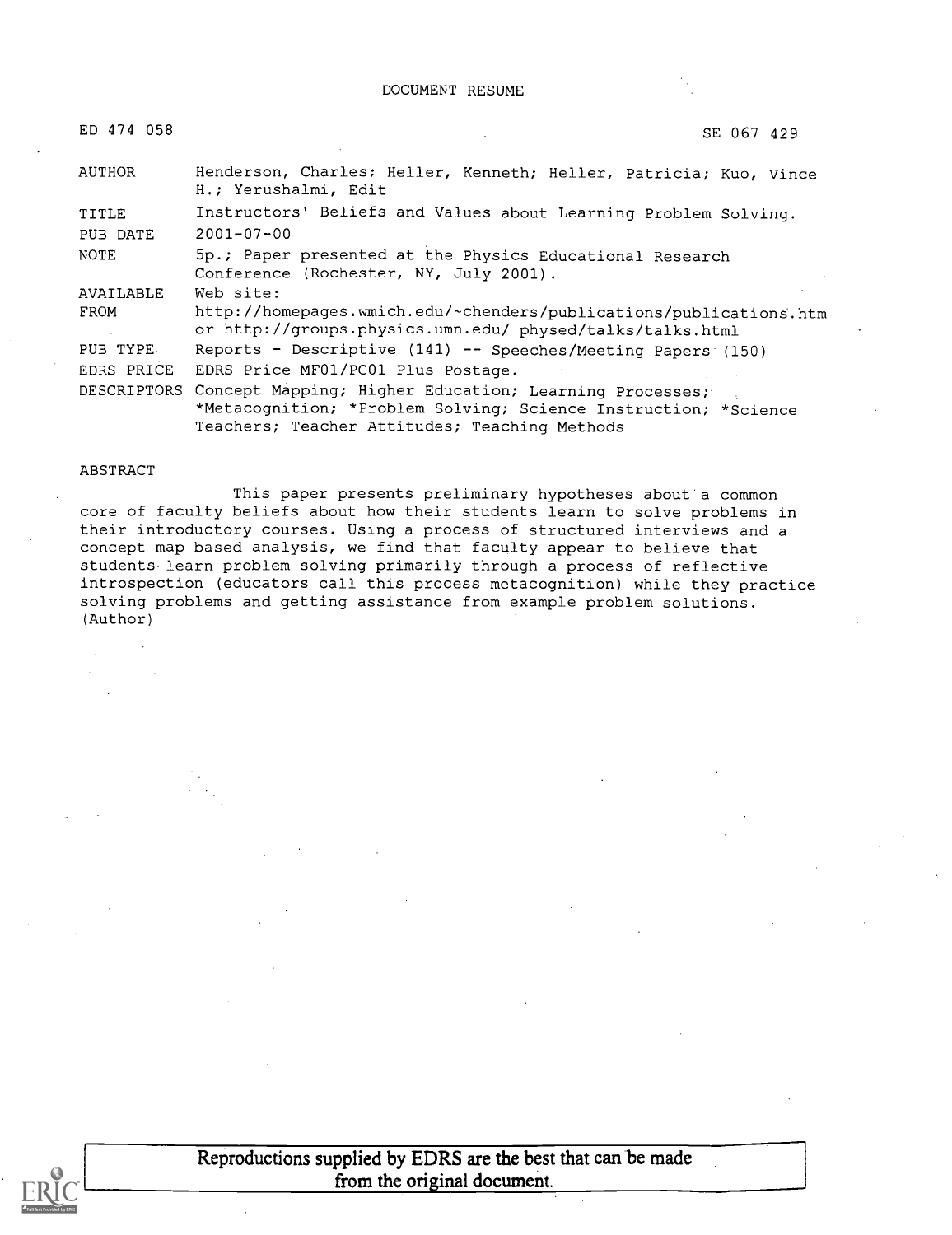PERMISSION TO REPRODUCE AND DISSEMINATE THIS MATERIAL HAS BEEN GRANTED BY

 $\infty$  ,  $-$ C, Hendersen

TO THE EDUCATIONAL RESOURCES INFORMATION CENTER (ERIC)

باسي<br>مراجع

1

U.S. DEPARTMENT OF EDUCATION Office of Educational Research and Improvement EDUCATIONAL RESOURCES INFORMATION CENTER (ERIC) *X*-This document has been reproduced as<br>received from the person or organization originating it.

**D** Minor changes have been made to improve reproduction quality.

Points of view or opinions stated in this document do not necessarily represent official OERI position or policy.

## Instructors' Beliefs and Values about Learning Problem Solving

Patricia Heller\*, Kenneth Heller\*, Charles Henderson\*, Vince H. Kuo\*, Edit Yerushalmi\*<sup>5</sup> \*Physics Education Research Group, University of Minnesota, Minneapolis, MN Weizmann Institute, Rehovot, Israel

This paper presents preliminary hypotheses about a common core of faculty beliefs about how their students learn to solve problems in their introductory courses. Using a process of structured interviews and a concept map based analysis, we find that faculty appear to believe that students learn problem solving primarily through a process of reflective introspection (educators call this process metacognition) while they practice solving problems and getting assistance from example problem solutions.

#### Introduction

This paper describes the initial results of a study to determine if there is a common core of physics faculty values and beliefs about the teaching and learning of problem solving. This knowledge could be useful to curriculum developers since materials and curricula congruent with faculty beliefs are more likely to be used by them. We analyzed the interviews, described in the previous paper', of six physics faculty from a research university to generate a hypothesis about their common beliefs and values in this context. As a check of the consistency of the analysis, the resulting concept maps that represent this belief system were examined to determine their overlap with simplified versions of standard instructional theories (e.g. behaviorist, developmental, cognitive apprenticeship)<sup>2</sup> and compared to a similar analysis of individual statements from the interview. In future work we will map the variations elaborating these common beliefs, compare these instructors' teaching beliefs to their learning beliefs, and test the generality of the hypotheses generated by this analysis procedure using additional physics faculty interviews described in the previous paper'.

#### Data sample

We began with an in-depth analysis of the interview data of six physics faculty from physics education. the same research university because the structure of their introductory physics course

and the nature of their students have been documented by us. We can check the consistency of the interview data with reality. These instructors each lecture to a class of about 200 students in a calculusbased introductory physics course. The students also participate in laboratories and recitation sections taught by graduate teaching assistants using the structure of cooperative group problem solving<sup>3,4</sup>. Each faculty member meets with his or her TAs at least once per week while teaching the course. Continuous testing by our group has shown that the students in these courses show adequate achievement gains in both concept development and problem solving. For example, they show an average Hake gain of about 0.4 on the FCI with a pretest of about 50%, with little variation from instructor to instructor<sup>5,6</sup>. The lectures of the faculty have been observed to be very similar to those given in more traditional formats, but the context in which they are teaching (student recitation sections and laboratories) is influenced by the cognitive apprenticeship instructional paradigm'. Although all of these faculty are active in traditional physics research and have no direct experience with physics education research, the department in which they teach has a physics education research group giving them some exposure to issues in Since all of these instructors teach similar students under the same instructional structure at the same

From: Proceedings of the Physics Education Research Conference, Rochester, NY, July, 2001

 $\mathfrak{r}$ 

 $\Gamma$ 

 $\overline{O}$  and  $\overline{O}$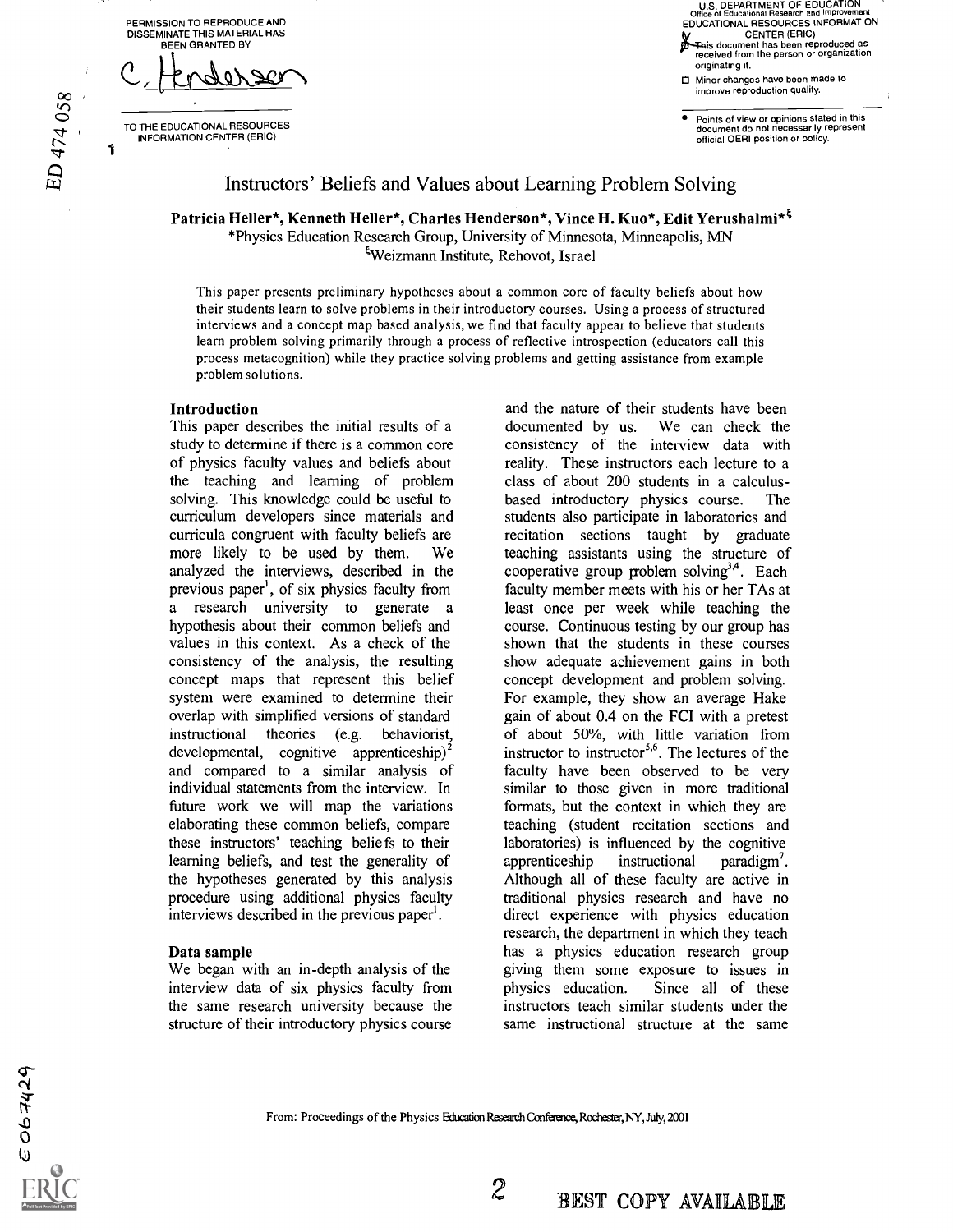institution, we expected that this sample is the most likely to show a common core of beliefs about the teaching and learning of problem solving if such a core exists, and if our interview instrument and analysis is sensitive to it.

#### Analysis Technique

Each interview was transcribed, yielding six transcripts each of about 30 pages. Where transcripts were unclear, we referred back to the original videotapes of the interview. The analysis process used these transcripts to develop a multi-layered concept map representing the values and beliefs of each faculty member with respect to the student learning of physics problem solving.

Data analysis started with the final stages of the interview, in which the interviewer asked a series of questions to elicit responses about student and teacher actions



Figure 1: Concept map of faculty beliefs and values about student learning of problem solving in an introductory physics course.

helpful for students to improve their problem solving skills. Standard concept mapping procedures were used to make a preliminary map of faculty beliefs. The previous parts of the interview were then examined to either confirm or refute elements of the map. In the course of this process, new features of the map might be uncovered or postulated features eliminated or reorganized. This process yielded results that indicate an organized intellectual framework of beliefs about student learning. A single map could be constructed to represent all six professors.

#### Preliminary Results

The preliminary hypothesis of the faculty view of learning problem solving is shown in Figure 1. Each of the boxes on the map was further elaborated to specify its meaning for these instructors. For example, the map of "some college students" is shown in

Figure 2.

Figure 1 indicates that these instructors believe their students learn problem solving primarily through a process we call reflective practice. The following statement from the transcripts illustrates this concept: "you look at problems not to go through the problem and compare your answer. But instead you have to discipline yourself to say exactly what was the reason I wrote this particular line of algebra down." They also believe that solving physics problems both requires conceptual knowledge and helps to increase it. The instructors recognize that practice solving problems and getting assistance must be accompanied by a process of introspection that educators call metacognition. Figure 2 shows that faculty target the majority of the students who they perceive as average, but believe that only a fraction of those have the

EST COPY AVAILABLE

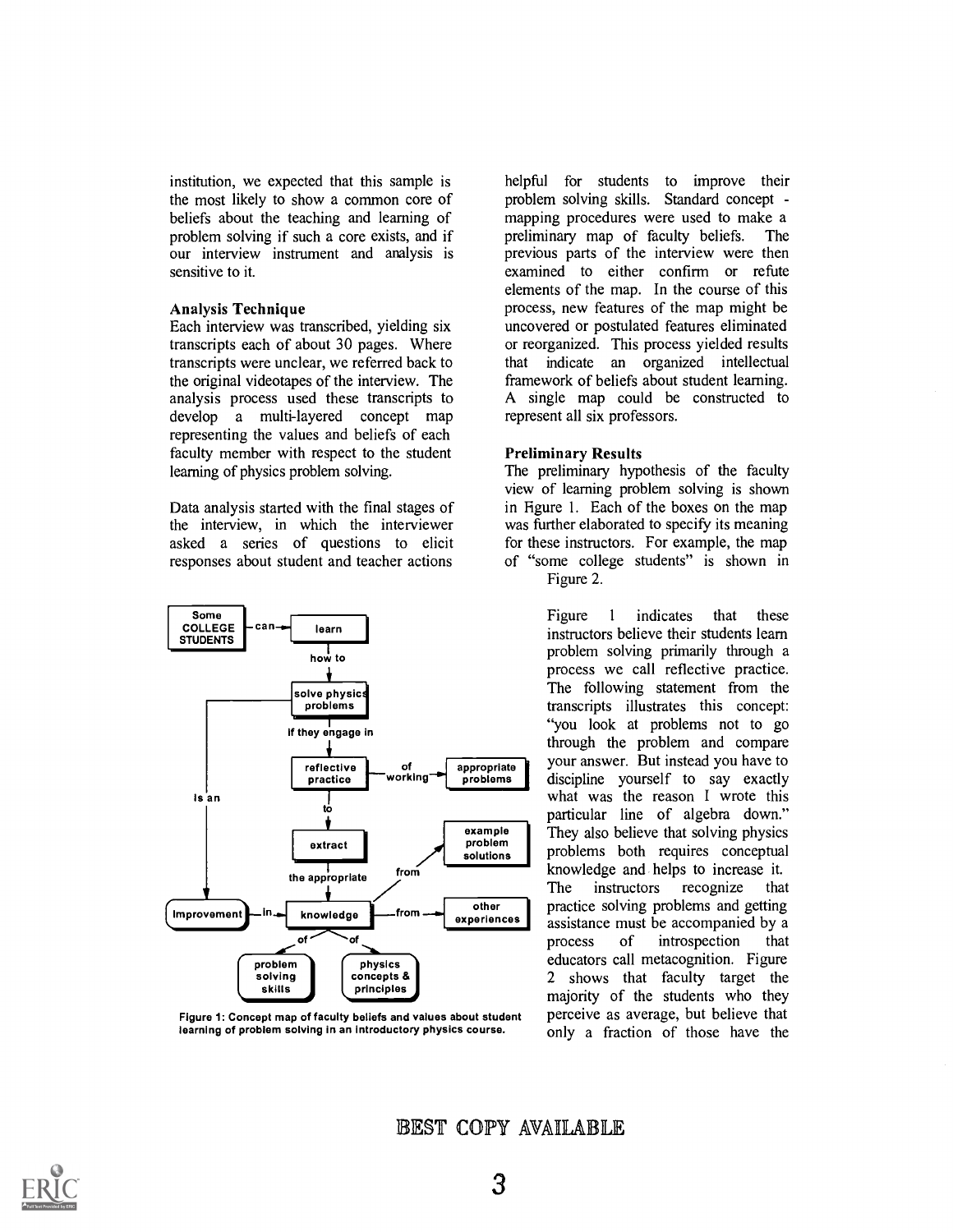motivation to apply reflective practice.

The reflective learning-by-doing process is believed to be idiosyncratic and cannot be reduced to a common procedure. This view has features in common with the cognitive apprenticeship outlook on learning, but it lacks the recognition of general-purpose heuristics necessary for developing expertise<br>in problem solving. The interview data in problem solving. revealed the belief that the skills necessary for reflective practice might be both a prerequisite to learning to solve problems in the introductory course, and a long-term goal of the university educational process that is unachievable in a single year. This potential instructional paradox is described in the next paper<sup>8</sup>.

#### Checking the Map

As a simple test of the apprenticeship nature of the common belief structure resulting from our concept map analysis, we sorted the statements that faculty made during the



Figure 2: Expansion of the "some college students" box of the concept map in Figure 1.

entire interview according to their similarity to features of the standard instructional paradigms of behaviorist, developmental, and cognitive apprenticeship2. Each statement about the teaching or learning of problem solving was categorized as being consistent with one of these instructional paradigms if it was evident. If the statement was judged to be ambiguous, it was either classified as clearly opposed to one of the paradigms while not distinguishing between the other two, or as unclassifiable. This classification was performed independently for each statement in each interview by two of the authors. There was good agreement among the six faculty members in the sample. The result of this check, given in Figure 3, was consistent with the concept map analysis.

As can be seen from the graph, these faculty hold beliefs about the student learning of problem solving that are most consistent with apprenticeship and least consistent with

behaviorist paradigms. Whether this reflects a more general set of faculty beliefs or simply the environment in which these six professors teach will be tested by performing the same analysis on the other 24 interviews. This<br>simple counting result is counting result is consistent with the qualitative concept map analysis that shows<br>the instructors believe that the instructors believe students learn problem solving by a complex process of practice that is characteristic of apprentic eship. They show no evidence of believing that problem solving can be learned by the incremental practice of component skills.

### Discussion

The interview technique based on specific artifacts seems to

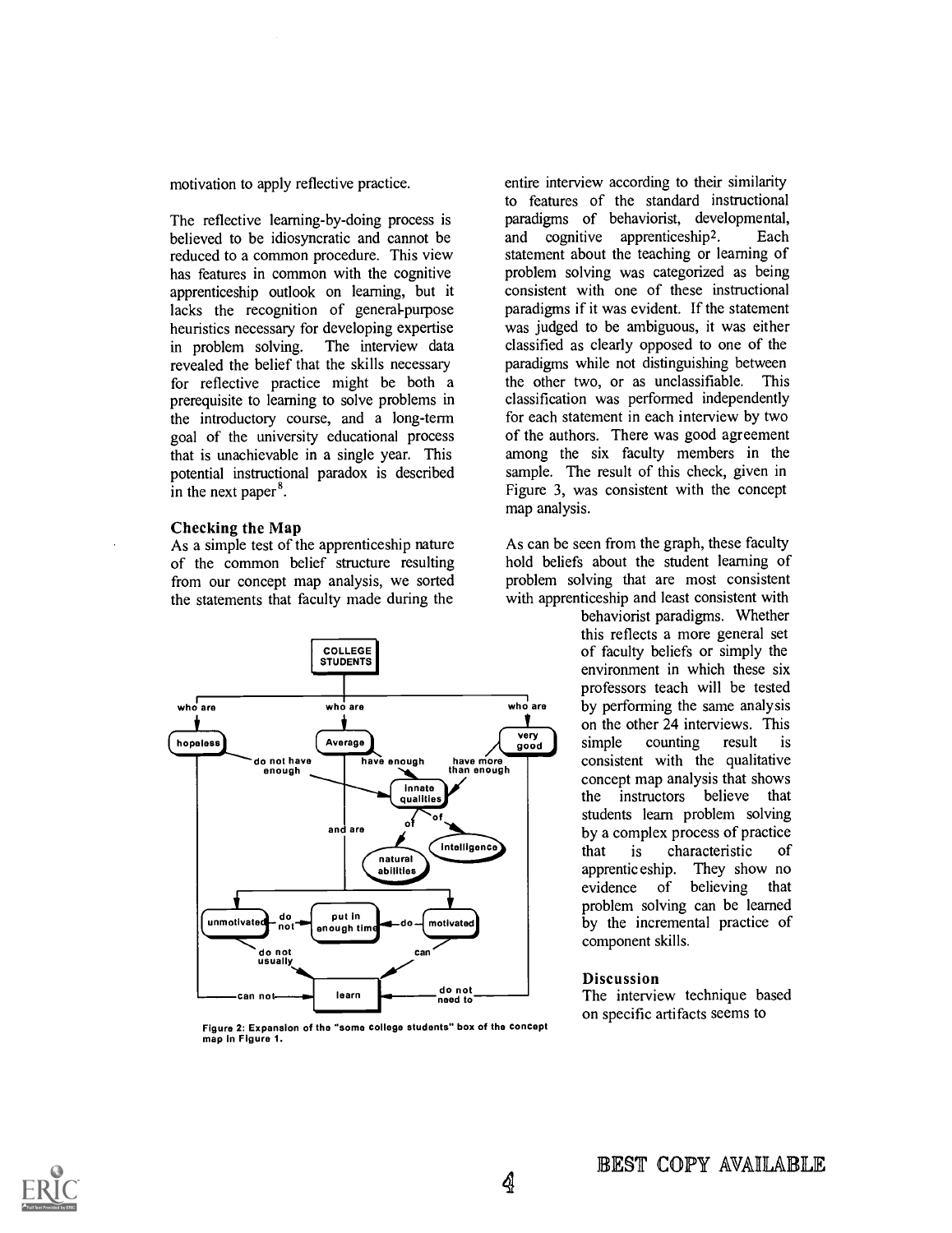



yield consistent results for instructor beliefs and values with respect to student learning of problem solving for a small sample of faculty from a single institution. With our limited information, we can generate a hypothesis that is testable using further interviews and questionnaire techniques in the more general population. If our initial small sample is any indication of the general physics faculty population, there will be some lessons for the curriculum developer. A hypothesis based on this preliminary data would be that the natural inclination of faculty favors apprenticeship approaches to<br>problem solving and opposes the problem solving and opposes the incremental learning that characterizes behaviorism. However, there appears to be no appreciation of the need of scaffolding that is part of a cognitive apprenticeship<br>paradigm. A natural "language" paradigm. A natural "language" sympathetic to developmental approaches does not seem to exist to any great extent. These instructors have well-developed ideas of how students should learn problem solving but, as discussed in the next paper<sup>8</sup>, their teaching goals are not closely matched to these ideas.

 $2$  Farnham-Diggory, S., Paradigms of Knowledge and Instruction, Review of Educational Research, vol. 64, p. 463, 1994. Brief and incomplete definitions: Behaviorist - The important difference between expert and novice is the amount of knowledge. The mode of instmction is to incrementally add knowledge to the learner. The teacher provides the knowledge broken down into its essential components. Developmental  $-$  The important difference between expert and novice is the usefulness of their thinking framework to organize knowledge. Each framework must be developed in a sequentially so that a new framework replaces the old. The mode of instruction is destroying the existing framework and building a new framework. The teacher provides a series of activities to contradict expectations based on the old framework followed by those to evoke a new one. Cognitive Apprenticeship  $-$  The important difference between an expert and a novice is the organization of the interconnections among knowledge. The interconnections depend on previous experiences and differ from individual to individual. The mode of instruction is building upon and reorganizing mental interconnections in a context meaningful to the learner. The teacher shows what is expected within a context relevant to the learner's experiences (modeling). The learner practices a similar task with assistance (coaching). This coaching can consist of structuring the task (scaffolding). Help is slowly removed so that the learner accomplishes similar tasks (fading).

Heller, P., Keith, R., & Anderson, S., Teaching problem solving through cooperative grouping. Part 1: Groups versus individual problem solving, American Journal of Physics, vol. 60, p. 627, 1992.

<sup>4</sup> Heller, P., & Hollabaugh, M., Teaching problem solving through cooperative grouping. Part 2: Designing problems and structuring groups, American Journal of Physics, vol. 60, p. 637, 1992.

<sup>5</sup> Hestenes, D., Wells, M., Swackhamer, G., Force Concept Inventory, The Physics Teacher, vol. 30, p. 141, 1992.

 $<sup>6</sup>$  Hake, R., Interactive-engagement vs. traditional</sup> methods: A six-thousand-student survey of mechanics test data for introductory physics courses, American Journal of Physics, vol. 66, p. 64, 1998.

 $<sup>7</sup>$  Collins, A., Brown, J., & Newman, S., Cognitive</sup> apprenticeship: Teaching the craft of reading, writing, and mathematics, in Resnick, L. (ed.), Knowing, Learning, and Instruction: Essays in Honor of Robert Glaser, Erlbaum, 1989.

<sup>8</sup> Henderson, C., Heller, K., Heller, P., Kuo, V.H., & Yerushalmi, E., Instructor's Ideas about Problem Solving - Grading. Proceedings of Physics Education Research Conference, Rochester, NY, July, 2001.



 $^{-1}$  Kuo, V.H., Heller, K., Heller, P., Henderson, C., & Yerushalmi, E., Instructor's Ideas about Problem Solving - Grading. Proceedings of Physics Education Research Conference, Rochester, NY, July, 2001.